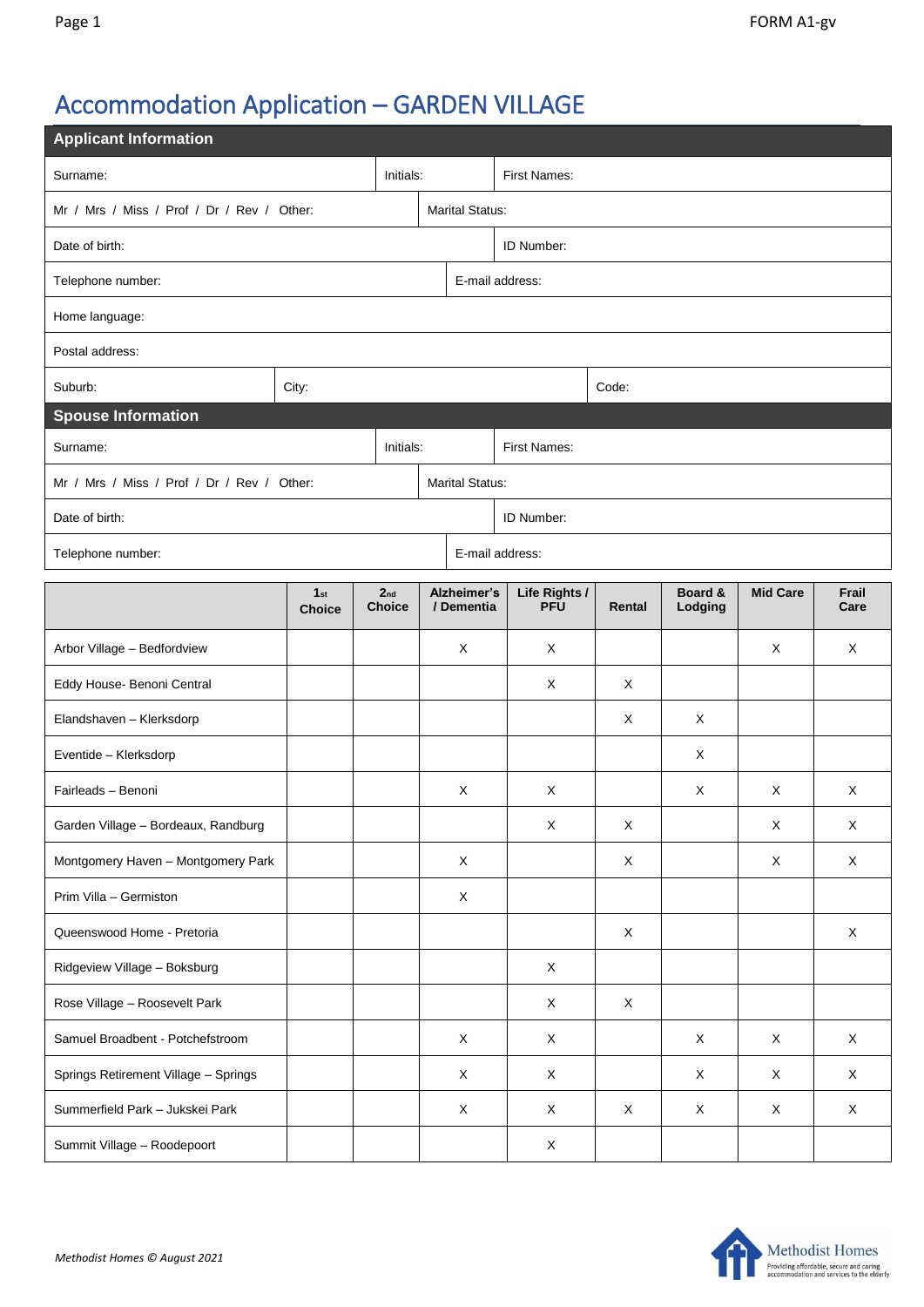| Single                                                                                                                                                                                                                                                                                                                                                                                                                                                                                                                                         |                                   | 2-bed Shared |                   |                | <b>Multi-ward Shared</b> |         |                   |  |  |
|------------------------------------------------------------------------------------------------------------------------------------------------------------------------------------------------------------------------------------------------------------------------------------------------------------------------------------------------------------------------------------------------------------------------------------------------------------------------------------------------------------------------------------------------|-----------------------------------|--------------|-------------------|----------------|--------------------------|---------|-------------------|--|--|
| Rental Accommodation Size & Type (Please circle preference)                                                                                                                                                                                                                                                                                                                                                                                                                                                                                    |                                   |              |                   |                |                          |         |                   |  |  |
| Bedsitter/Bachelor                                                                                                                                                                                                                                                                                                                                                                                                                                                                                                                             | Full Board & Lodging<br>1 Bedroom |              |                   |                | 2 Bedroom<br>3 Bedroom   |         |                   |  |  |
| Life Rights/PFU Unit Size (Please circle preference)                                                                                                                                                                                                                                                                                                                                                                                                                                                                                           |                                   |              |                   |                |                          |         |                   |  |  |
| Bedsitter/Bachelor                                                                                                                                                                                                                                                                                                                                                                                                                                                                                                                             | 1 Bedroom Flat                    |              | 1 Bedroom Cottage | 2 Bedroom Flat | 2 Bedroom Cottage        |         | 2 Bedroom & Study |  |  |
| <b>COMMENTS:</b>                                                                                                                                                                                                                                                                                                                                                                                                                                                                                                                               |                                   |              |                   |                |                          |         |                   |  |  |
|                                                                                                                                                                                                                                                                                                                                                                                                                                                                                                                                                |                                   |              |                   |                |                          |         |                   |  |  |
| Signature of applicant:<br>Date:<br>If this application is completed on behalf of a parent or a loved one, please provide your contact details.                                                                                                                                                                                                                                                                                                                                                                                                |                                   |              |                   |                |                          |         |                   |  |  |
|                                                                                                                                                                                                                                                                                                                                                                                                                                                                                                                                                |                                   |              |                   |                |                          |         |                   |  |  |
| Name:                                                                                                                                                                                                                                                                                                                                                                                                                                                                                                                                          |                                   | Telephone:   |                   |                |                          | E-mail: |                   |  |  |
| <b>Terms</b>                                                                                                                                                                                                                                                                                                                                                                                                                                                                                                                                   |                                   |              |                   |                |                          |         |                   |  |  |
|                                                                                                                                                                                                                                                                                                                                                                                                                                                                                                                                                |                                   |              |                   |                |                          |         |                   |  |  |
| Care Centre Accommodation Applications require the payment of a once off non-refundable fee of R1000.<br>For Independent Living (Rental/PFU/Board & Lodging) a once-off Application Fee in the amount of R2000 is payable on<br>submission of this form. Once you take occupation at any of our homes or villages, an amount of R1000 will be credited to your<br>account in your second month of occupation.<br>The application fee is not refundable and will be forfeited should you elect to have your name removed from the waiting list. |                                   |              |                   |                |                          |         |                   |  |  |

| Please return completed application form, together with your proof of payment and a copy of the applicants' ID by e-mail to:<br>gv.info@mha.co.za |                                                                                       |
|---------------------------------------------------------------------------------------------------------------------------------------------------|---------------------------------------------------------------------------------------|
| If you have not heard from us within 10 days of submission, please call us on 011 686 1000                                                        | We will contact you by telephone or by e-mail to confirm receipt of your application. |
| <b>BANKING DETAILS:</b>                                                                                                                           |                                                                                       |
|                                                                                                                                                   | Methodist Homes For The Aged GARDEN VILLAGE                                           |
| Bank: First National Bank                                                                                                                         | Branch Code: 250655                                                                   |
| <b>Account Type: Current Account</b>                                                                                                              | Account Number: 6266608 2799                                                          |
|                                                                                                                                                   | NB: PLEASE USE YOUR SURNAME AND VILLAGE CHOICE AS YOUR REFERENCE (e.g. Jones-Garden)  |

| <b>FOR OFFICE USE</b>    |     |  |               |               |                  |  |  |  |  |
|--------------------------|-----|--|---------------|---------------|------------------|--|--|--|--|
| Date of application:     |     |  | Amount Paid:  |               | Unique ID:       |  |  |  |  |
| Application Fee Paid by: | EFT |  | <b>CHEQUE</b> | CASH          | Cash Receipt No: |  |  |  |  |
| Application Captured by: |     |  |               | Home/Village: |                  |  |  |  |  |

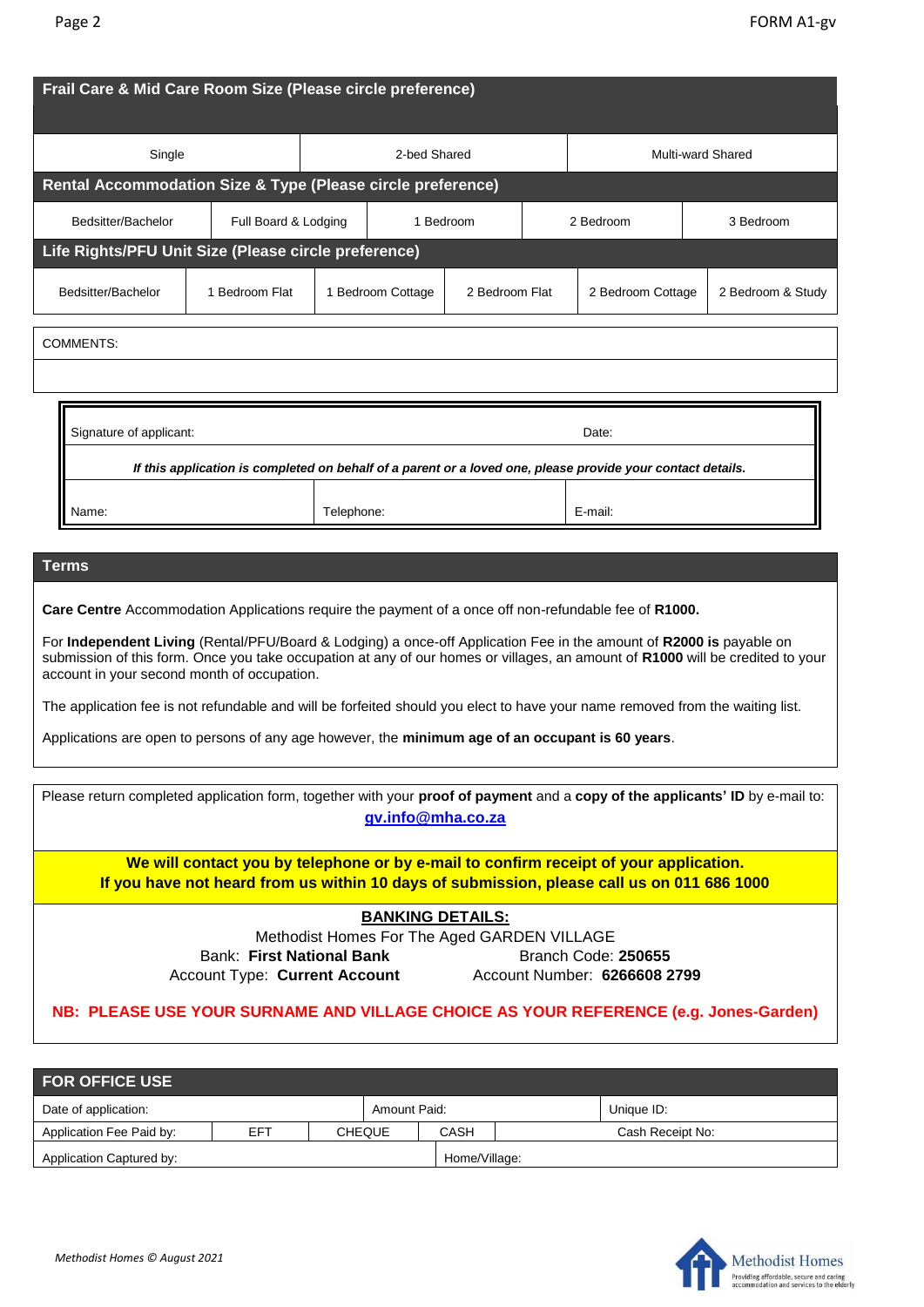Dear Resident/Potential Resident,

## **RE: POPIA NOTICE AND CONSENT TO PROCESS YOUR PERSONAL INFORMATION**

As a Resident or potential Resident to our organisation, we currently hold or will hold your personal information supplied by yourselves to our organisation.

We understand that your personal information is important to you and that you may be apprehensive about disclosing it. Your privacy is just as important to us and we are committed to safeguarding and processing your information in a lawful manner.

We also want to make sure that you understand how and for what purpose we process your information. If for any reason you think that your information is not processed in a correct manner, or that your information is being used for a purpose other than that for what it was originally intended, you can contact our Information Officer.

You can request access to the information we hold about you at any time and if you think that we have outdated information, please request us to update or correct it.

Our Information Officer's Contact Details are available from the Village Admin office.

## Purpose for Processing your Information

We collect, hold, use and disclose your personal information mainly to provide you with access as a resident to our premises. We will only process your information for a purpose you would reasonably expect, including:

- Providing you with advice on what services we can offer you that suit your needs as requested or as prescribed by ourselves;
- To process your personal information so as to take care of you on our premises;
- To verify your identity and to conduct credit reference searches (if necessary);
- To correspond with you;
- To confirm, verify and update your details;
- To comply with any legal and regulatory requirements;

Some of your information that we hold may include, your first and last name, email address, other contact information, your title, birth date, gender, identity number and your banking details.

All personal information will be held securely and whenever we sub-contract or outsource other organisations to process any of your personal information on our behalf, we will bind these service providers by way of a Data Operator Agreement as far as this may be required.

Kind regards,

 $\mathbb{Z}$ 

Carl Queiros Information Officer Methodist Homes Head Office